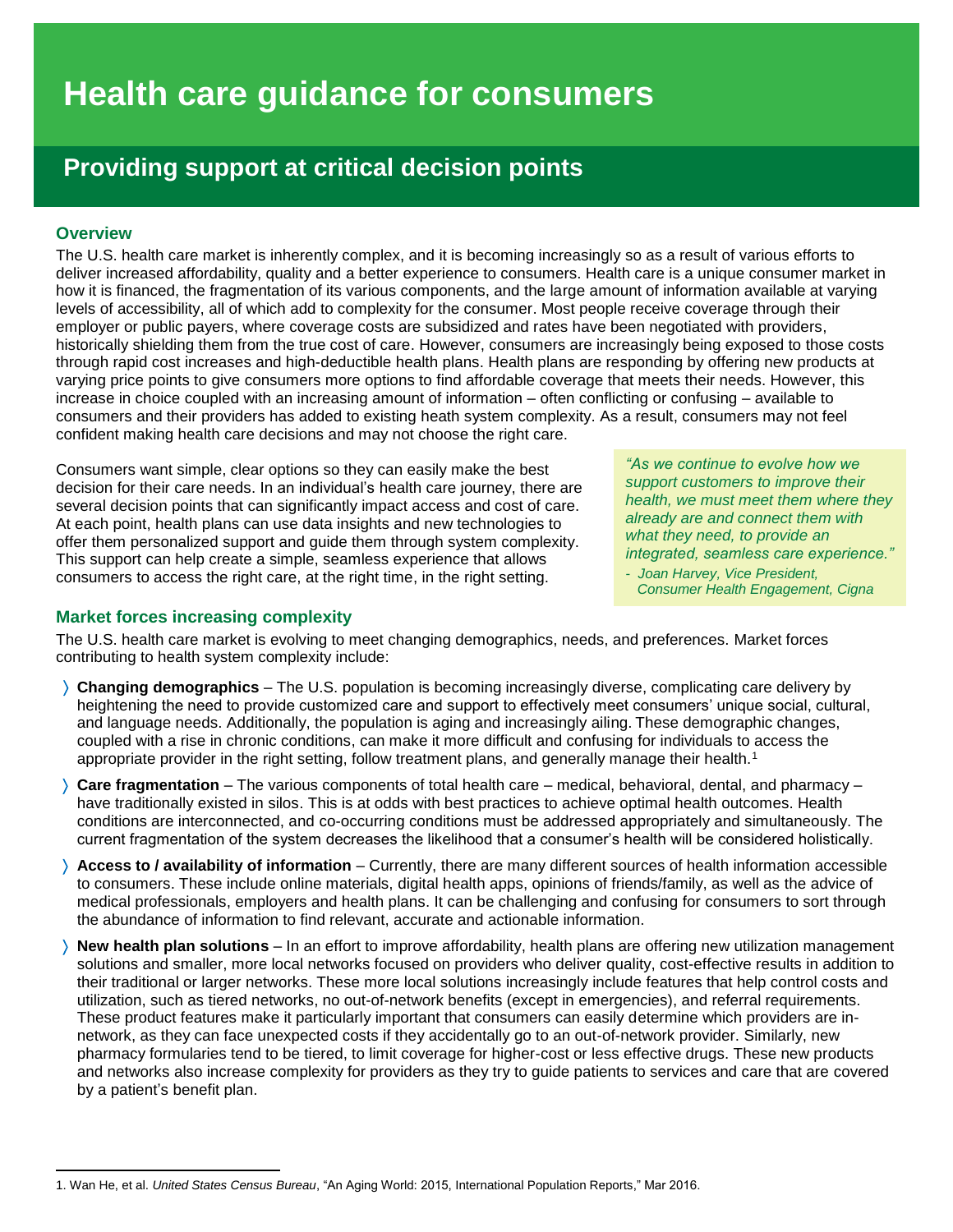- **Alternative ways to access care** Consumers are increasingly turning to non-traditional models of care, such as retail clinics or telehealth, due to their generally lower costs and greater convenience.<sup>2</sup> While this can increase access to care, it is important that consumers understand when it is appropriate to seek care from these providers.
- **Value-based reimbursement** Health care costs continue to rise rapidly, and nearly a third of these costs are considered waste. <sup>3</sup> Much of this can be attributed to components of a fee-for-service based provider payment system. There is an ongoing shift to a payment system that rewards providers for the value of care they deliver, however, the transition process has added complexity as providers and health plans adapt their products and services accordingly.

Changes to the health care system have been primarily focused around creating the affordability necessary to ensure continued access to care, and improving the quality of care. While essential, these efforts have often added to system complexity. Individuals have unique health care needs and preferences, and they could be overloaded with options without a clear view of which options can meet their needs. To make the most of their ongoing affordability efforts, health plans must examine what is creating complexity for consumers and employers and offer navigation guidance to simplify the health care experience. Health plans and new market entrants are making investments in health care technology platforms and applications to help guide consumers through the system. <sup>4</sup> This can help consumers focus on their overall health, rather than navigating the health care maze, and give them confidence that they are accessing the right care, at the right time, in the right setting.

# **Consumer decision points: navigating the health care system**

Obtaining health care can be an overwhelming process for consumers as there are many factors to consider at each key decision point.

- **Choosing health coverage.** An individual needs to understand their plan options and be able to effectively compare and choose a plan that makes the most sense for their health situation, financial needs, and preferences based on cost, benefit features, and network design. If they are purchasing coverage through their employer, their options are based on which plans their employer has chosen to offer. In some cases, an individual may only have one plan available to them. 5
- **Physician practice Fig. 1. managers and staff who reported patients or their families asking for recommendations on which health plan to consider.<sup>3</sup>**



- **Understanding benefits.** After selecting a plan, individuals need help with onboarding. They need to understand all the benefit features and cost sharing responsibilities in order to fully use their coverage. Additionally, they should be made aware of whether their plan includes any programs, such as case management or health coaching, that can help support their health goals.
- **Navigating the network.** Once individuals have selected a plan and need to access care, they must choose a provider and determine what care setting is most appropriate (e.g., retail clinic, primary care physician office, or urgent care center). They may also want to understand which health care facilities and providers are in their network and accepting new patients, the estimated costs of care, which providers have been recognized for delivering quality care, if these providers have extended office hours, etc.
- **Obtaining care.** When meeting with their provider regarding a condition, consumers need information to enable an effective discussion about their treatment options and whether the options are covered by their health plan. Individuals often look to their health care providers to explain their benefits and financial obligations, yet providers often feel ill equipped or are hesitant to discuss costs. They expect health plans to educate consumers about benefit plans and financial responsibilities.

#### *Repercussions of not being able to navigate the system*

Consumers generally have low health literacy levels, with only about 12% of adults exhibiting proficient health literacy.<sup>6</sup> Health literacy is the ability "to obtain, process, and understand basic health information and services needed to make appropriate health decisions." <sup>7</sup> Many people have a limited understanding about key aspects of health insurance or health plans, making it challenging to choose a plan, effectively utilize all their benefits, and access the best possible care. $8$  One study found that, even with plan details right in front of them, most privately insured Americans did not understand plan features or costs.<sup>9</sup> (See figure 2.) Subjects were overconfident, stating

# **Individuals that could Fig. 2. identify how much they would have to pay...<sup>7</sup>**

*for an MRI*

*for a four-day inpatient stay*



<sup>2.</sup> Kuhrt, Matt, *Fierce Healthcare*, "The rise of retail healthcare: What it means for traditional primary care practices," 28 Mar 2017.

l

<sup>3.</sup> Sahni, Nikhil, et al., *Harvard Business Review,* "How the U.S. Can Reduce Waste in Health Care Spending by \$1 Trillion," 13 Oct 2015.

<sup>4.</sup> Milliard, Mike, "Venture capital funding for healthcare technology rebounds, investors log \$1.6 billion in deals in Q3," 19 Oct 2015.

<sup>5.</sup> 2016 results from proprietary survey conducted by Cigna.

<sup>6.</sup> U.S. Department of Health and Human Services, "Quick Guide to Health Literacy: Fact Sheet," accessed 11 May 2017.

<sup>7.</sup> U.S. Department of Health and Human Services, "Quick Guide to Health Literacy: Fact Sheet," accessed 11 May 2017.

<sup>8.</sup> Taylor, Erin Audrey, et al., RAND Corporation, "Consumer Decisionmaking in the Health Care Marketplace," 2016.

<sup>9.</sup> Frakt, Austin, The New York Times, "Why Consumers Often Err in Choosing Health Plans," 1 Nov 2015.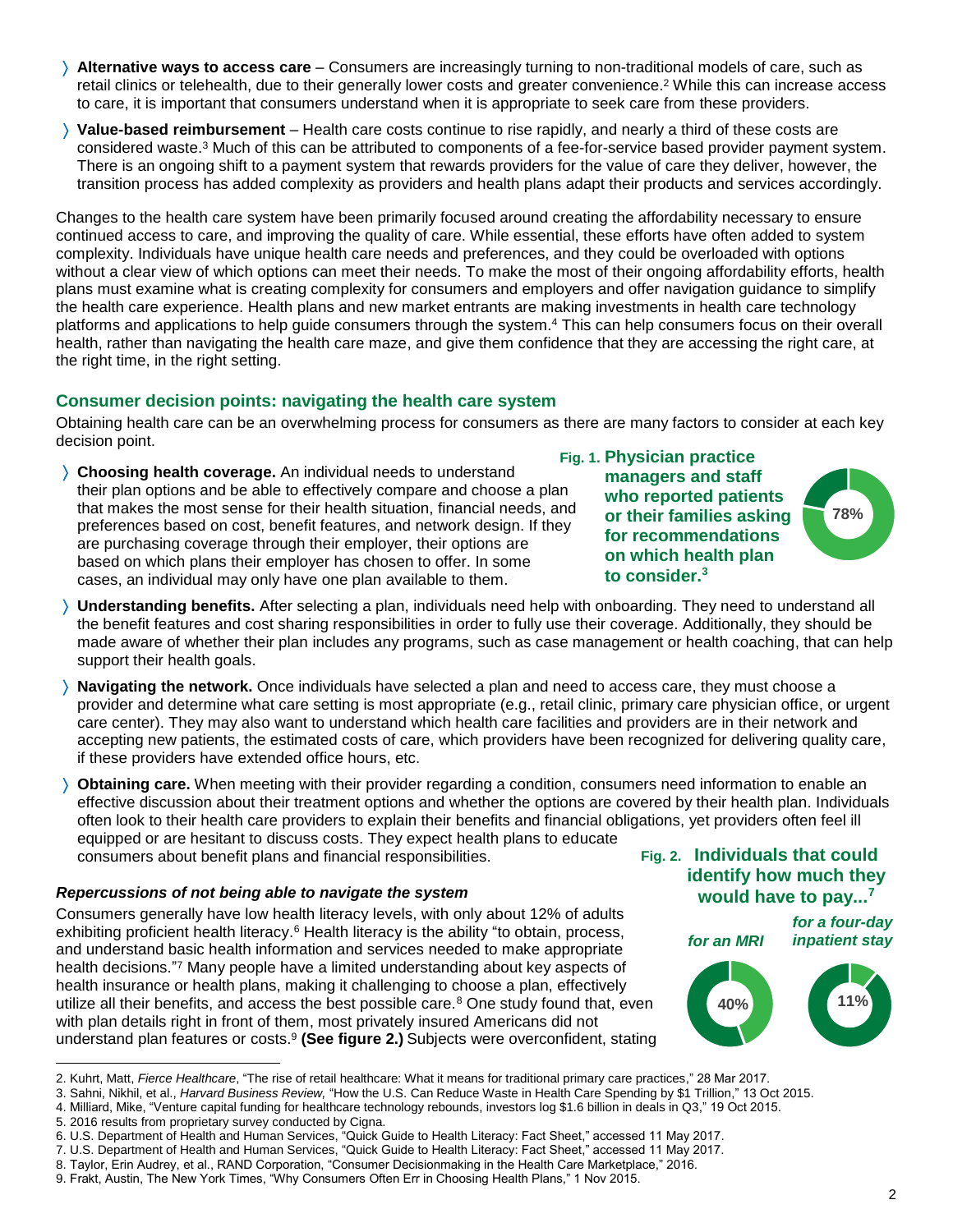they knew what various plan features were, but were unable to accurately answer questions about them. Additionally, when only price comparisons are available, individuals are more likely to associate price with quality; that is, the higher the cost of the plan, the higher the perceived quality.<sup>10</sup>

When an individual has a poor understanding of their plan options and benefits, how to navigate the network, and what their treatment options are, it can negatively impact their financial, physical, and mental well-being. They may:

- Choose a coverage option that is poorly suited to their individual needs
- Receive a surprise bill due to unintentionally using an out-of-network provider/facility or seeing a specialist without a necessary referral
- Miss out on beneficial features of their plan that they are not aware of (e.g., health coaching, discounted gym membership)
- > Experience stress
- Avoid care or not adhere to treatment plans because of cost concerns, resulting in poorer health outcomes

# **Opportunities and barriers**

#### *Opportunities*

Consumers are living increasingly technology-driven lives. They want information and support tools to be easily available at the point of decision making. At each stage of a consumer's health journey there are opportunities to support them with tools and services that can enhance and empower their decision-making process, powered by personal health data, insights, and next generation technology (e.g., artificial intelligence). As aggregators of large quantities of health care data, health plans are uniquely positioned to build and offer tools and services that can deliver this. These resources need to simplify the decision making process and be embedded in how consumers already make decisions. <sup>11</sup> They should be clear, intuitive, and incorporate features to guide consumers towards ideal choices – that is high-value coverage and care that meet their individual needs. Health plans can support consumers by providing:

- Simple, clear, comprehensive benefits descriptions, in multiple languages, avoiding industry jargon
- Cost and quality information to simplify side-by-side benefit, provider, and drug cost comparisons
- Messaging and digital apps that proactively communicate reminders about preventive care visits and incentives that consumers could earn for healthy behaviors (depending on their plan)
- Digital tools and telephonic support that guide consumers to appropriate providers and support care selection decisions
- A provider directory that is simple, accurate, and highlights high-value, in-network providers as well as other provider features, like extended hours, languages spoken, or expected costs
- Care options for common procedures and conditions to help inform conversations with providers (e.g., pain management options)
- Integrated experience within the health plan and coordination of services and tools with providers

By empowering and supporting consumer decision making, health plans can also alleviate some of the burden on providers. However, because providers are often a trusted source for advice and information, it is inevitable that many consumers will still turn to them. Therefore, it is important that health plans also offer tools and resources that simplify the process of finding these answers for providers, so they can focus on patient care. Moreover, adoption of value-based reimbursement will help alleviate the need for certain cost-control mechanisms that can complicate the process of accessing care.

#### *Barriers*

l

There are some barriers to simplifying health system navigation for consumers. These include:

 **Data exchange:** Data exchange between consumers, providers, and health plans allows health plans to provide consumers with personalized information to guide them to the providers and care that best meet their individual needs. However, the ability of providers, payers, and consumers to exchange and use data is limited today.<sup>12</sup> Health plans and providers are rapidly working to build or acquire technology that supports information-sharing capabilities.

<sup>10.</sup> The Advisory Board, "The Imperfect Consumer: Why Money Won't Inspire Rational Care Decisions," 2016.

<sup>11.</sup> The Advisory Board, "How to Influence Where Members Seek Care," 2016.

<sup>12.</sup> Shaw, Gienna, *Fierce Healthcare*, "Healthcare executives on overcoming the barriers to payer-provider data exchange," 17 July 2017.